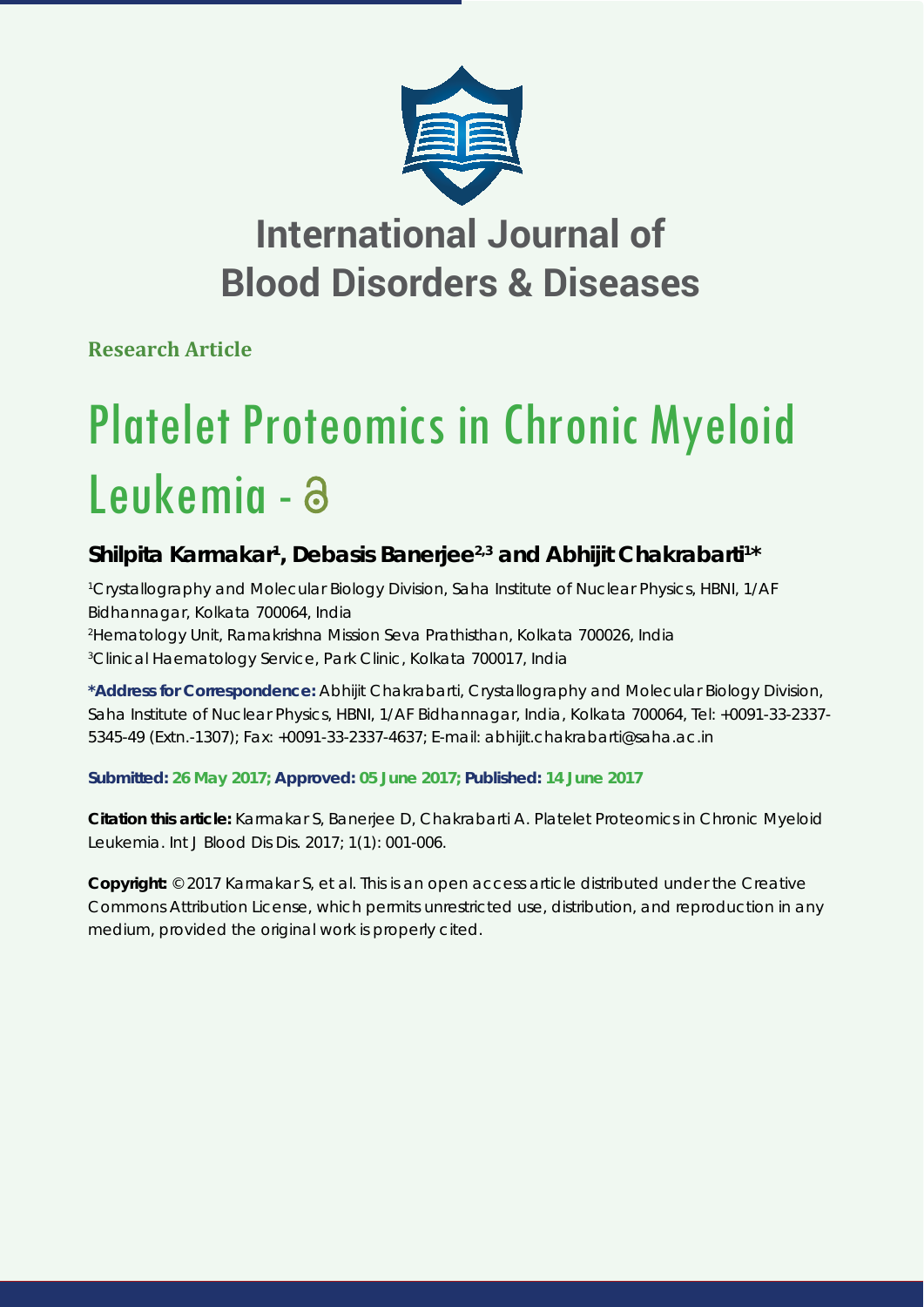#### **ABSTRACT**

Chronic Myeloid Leukemia (CML) is a myeloproliferative disorder resulting from the malignant transformation of a hematopoietic stem cell and is characterised by Philadelphia chromosome that generates a BCR-ABL protein with constitutive tyrosine kinase activity. Patients with CML have been reported with high platelet count, platelet dysfunction and thrombohaemorrhagic complications. The mechanism underlying such complications of platelets in CML is not well understood. In order to understand the factors responsible we have used 2DE coupled with MALDI TOF/TOF mass spectrometry based identification and characterization of altered proteins in CML platelet samples to investigate the factors responsible for thrombohemorrhagic complications and the results have been validated by immunoblotting experiments. Our study has revealed elevated levels of enzymes like GST, LDH, calcium binding protein, calreticulin, regulatory protein 14-3-3 ζ, INTEGRIN and HSP60 that points towards presence of activated platelets and increased metabolic activity of platelets in CML patients. The altered levels of chaperones, regulatory and enzyme proteins indicate towards regulation of INTEGRIN binding and platelet activation. This is the first comparative proteomics study of platelets in CML. The results could provide an insight into better understanding of the pathophysiology of the disease.

**Keywords:** 2D gel electrophoresis; MALDI MS; Platelets; Thrombohaemorrhagic complications

#### **ABBREVIATIONS**

ACD: Acid Citrate Dextrose; ADP: Adenosine-5- Phosphate; CML: Chronic Myeloid Leukemia; Integrin: Integrin α2bβ3; LDH: L-Lactate dehydrogenase; PDGF: Platelet Derived Growth Factor; Ph: Philadelphia; PRP: Platelet Rich Plasma; RBC: Red Blood Cell; TBST: Tris Buffer-Saline Tween 20; WBC: White Blood Cell

#### **HIGHLIGHTS**

- First differential platelet proteomics study in chronic myeloid leukemia
- Study enlightens the route to thrombohaemorrhagic complications
- Elevated levels of enzymes like GST, LDH, calcium binding proteins, calreticulin, regulatory protein 14-3-3 ζ found
- Altered levels of chaperones and regulatory proteins indicate towards regulation of INTEGRIN binding and platelet activation

#### **INTRODUCTION**

Chronic Myeloid Leukemia (CML) is a clonal myeloproliferative disorder resulting from the malignant transformation of a hematopoietic stem cell. It is characterized by the Philadelphia chromosome (Ph) formed by translocation and fusion of the long arms of chromosomes 9 and 22 in a pluripotent hematopoietic progenitor cell that generates a BCR-ABL protein with constitutive tyrosine kinase activity [1,2]. With disease progression, the progenitor cells are dominated by Ph positive cells [3]. It is diagnosed by decreased hemoglobin concentration, increased WBC count, presence of blast cells, increase or decrease in the number of platelets and enlargement of spleen depending on the severity of CML which is classified into 3 groups that help predict outlook and are based mainly on the number of immature white blood cells i.e., myeloblasts (blasts), seen in the blood or bone marrow. Chronic phase patients typically have less than 10% blasts in their peripheral blood or bone marrow samples and are mostly asymptomatic. Most of the diagnosed patients belong to the chronic phase. Patients are considered to be in accelerated phase if the bone marrow or blood samples have more than 10% but less than 19% blasts [4], high blood basophil and white blood cell counts, very high or very low platelet counts that are not caused by treatment and new chromosome changes in the leukemia cells. Patients belonging to blast phase have more than 20% blasts that often spread to tissues and organs beyond the bone marrow.

The BCR-ABL transcript does not require activation by other cellular messaging proteins. In turn, BCR-ABL activates a cascade of proteins that control the cell cycle, speeding up the cell division. Megakaryocytes are thought to belong to the BCR-ABL+ clone, and abnormal platelet function has been described in CML. Some of the patients with CML have been reported to have high platelet counts that don't function properly and create bruising [5]. One of the most characteristic platelet defects observed in myeloproliferative disorders is a reduced responsiveness to epinephrine, while the response to ADP usually is intact. Thrombocytosis has been reported in about one out of three patients, and platelet dysfunction occurs in one out of six patients. Bleeding is a frequent complication in CML patients, and qualitative platelet abnormalities are frequently observed [6]. Imatinib is widely used in CML treatment for its efficacy. It inhibits BCR-ABL tyrosine kinase activity and induces apoptosis [5]. However, therapeutic doses of imatinib also results in the inhibition of tyrosine kinase activity of platelet-derived growth factor receptor [2]. In CML thrombocytosis is either observed at the onset of presentation or can develop during the different phases of the disease leading to thrombohaemorrhagic complications such as priapism, massive retroperitoneal hematoma and intracranial haemorrhage [7].

In the field of hematology, proteomics has enabled the investigation of proteome modifications in different hematological neoplasms and identified therapy related proteomes that has helped in understanding the clinical behaviour in leukemia [8-10]. Earlier proteomic studies in CML had explained imatinib resistance in CML using iTRAQ coupled with nano-LC tandem MS. CML cell proteome showed expression of various potential biomarkers like HSP10 and peroxiredoxin3 in response to imatinib [11]. Comparative proteomics studies of CML cell lines revealed differential expressions of different functional classes of proteins and has highlighted the role of overexpressed HSP70 [12,13]. However, not much has been studied on platelets from CML samples. Anucleate platelet activities are regulated by translocation and post translational modification of proteins [14]. Recent studies on phosphoproteome and glycoproteome in platelet have been reported by Di Michele and coworkers [15].

The mechanism underlying a huge platelet turnover and thrombohaemorrhagic complications in CML cases (mainly chronic phase have been considered) are still unclear. One way to apprehend the various reasons behind the alteration in platelets in CML subjects is to study the platelet proteome.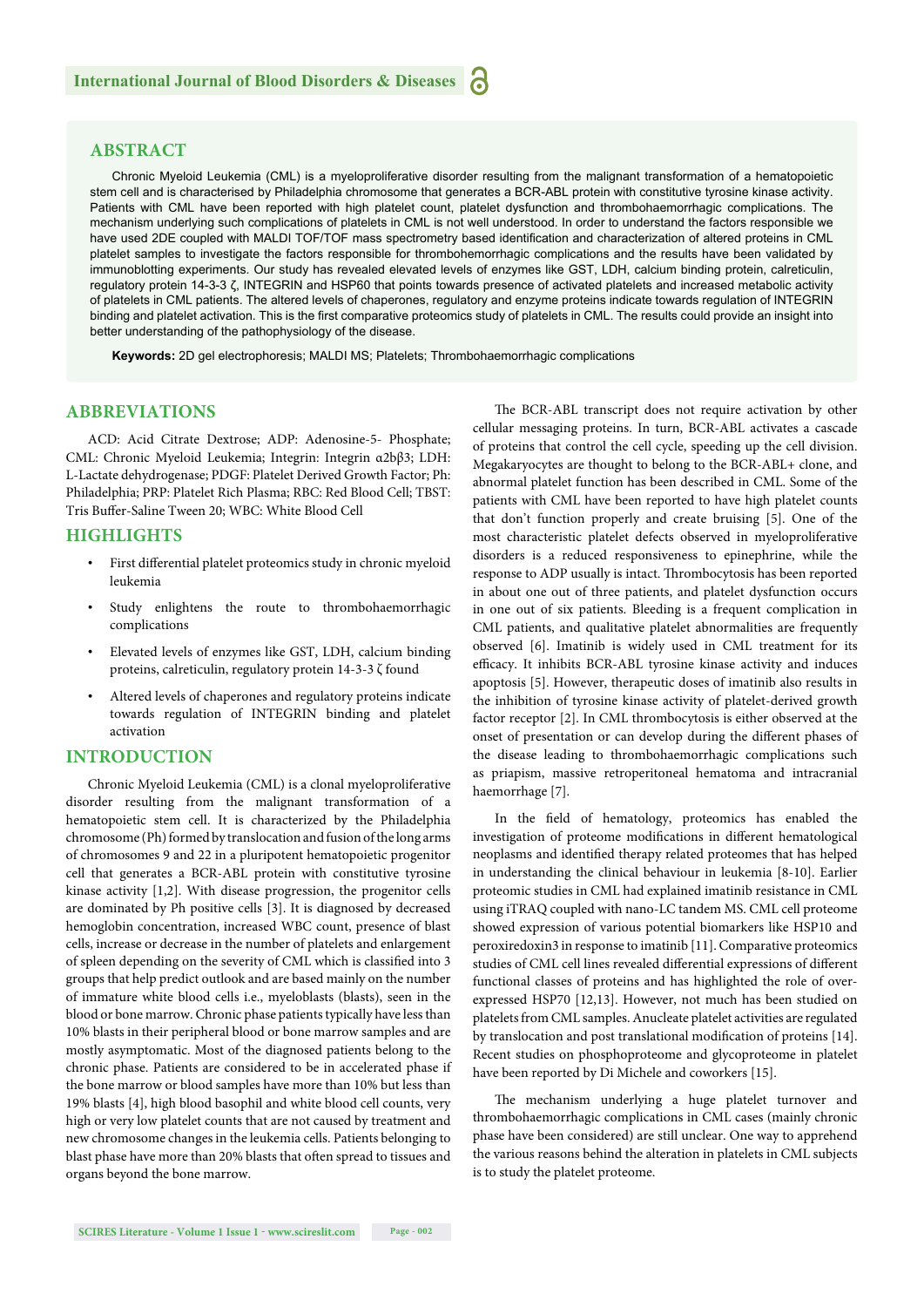#### **Materials**

Electrophoresis reagents were obtained from Bio-Rad (Hercules, CA, USA) and α-cyano-4-hydroxycinnamic acid (CHCA) Matrix Assisted Laser Desorption Ionization (MALDI) matrix were obtained from Sigma (St Louis, MO, USA). Sequencing grade trypsin was purchased from Promega (Madison, WI, USA). In-gel tryptic digestion reagents were obtained from Pierce Biotechnologies (Bedford, MA, USA). Sypro Ruby was obtained from Molecular Probes (Invitrogen, Eugene, OR, USA). PVDF membrane was purchased from Millipore (Billerica, MA, USA). Antibodies were obtained from Abcam (Cambridge, MA, USA) (INTEGRIN), cell signaling technology (Boston, MA) (HSP60). All other reagents, if not mentioned otherwise, were purchased locally and were of analytical grade.

#### **Sample collection**

Fresh blood samples of Chronic Myeloid Leukemia (CML) donors were collected in 0.38% sodium citrate from Ramakrishna Mission Seva Pratisthan, and Clinical Hematology Service, Kolkata, India with their informed written consents (guardians in case of minors below 20 years of age), following the guidelines of the Institutional Ethical Committee of Ramakrishna Mission Seva Pratisthan and Institutional Animal and Bio ethics committee of Saha Institute of Nuclear Physics. The whole experimental procedure was approved by the institutional ethical review board. Normal blood was collected from healthy volunteers within the institute with respective consents. The healthy control population didn't suffer from any anemia or hematological disorder. The clinical features of the individual patients are summarized in table 1**.** 

#### **Isolation of platelets**

Peripheral blood samples were centrifuged at 200×g for 15minutes at 23°C. Platelet rich plasma (PRP) was separated leaving 1-2ml above the layer of RBC and WBC to avoid the contamination with RBCs and WBCs. PRP was centrifuged at 1000xg for 15min at 23°C to obtain the platelet pellet and washed thrice with ACD (Trisodium citrate dihydrate 75mM, Citric acid monohydrate 42mM, Dextrose 139mM, pH-5.4). The isolated platelets were checked for purity using flow cytometry [16-29] and have been shown in Supplementary Information (Figure S1).

#### **2D Gel electrophoresis and image analysis**

Purified platelets were lysed with a detergent based lysis buffer containing 20 mm HEPES, 350 mm NaCl, 20% glycerol,1% NP-40,  $1~\mathrm{mm}~\mathrm{MgCl}_{2}$ 0.5 $\mathrm{mm}~\mathrm{EDTA}$ , 0.1 $\mathrm{mm}~\mathrm{EGTA}$ , 1 $\mathrm{mm}~\mathrm{PMSF}$ , protease inhibitor from Roche Diagnostics and phosphatase inhibitor from Thermo Fisher Scientific (Rockford, USA). The protein concentrations of the samples were estimated using Bio-Rad Protein Assay Dye Reagent Concentrate (Bio-Rad). 500-600μg of protein was used for silver staining, 1.2 mg for sypro ruby staining, 1.8 mg for colloidal coomassie staining, and 2 mg for Coomassie Brilliant Blue (CBB) staining respectively. Acetone precipitated protein lysate was dissolved in 2D rehydration buffer containing 7M urea, 2M thiourea, 2% (w/v) CHAPS, 50 mm DTT, 0.2% Bio-lyte 3-10 ampholyte (Bio-Rad, Hercules, CA) and protease inhibitor (Roche Diagnostics). 17cm pH 4-7 IPG strip (Bio-Rad) were passively rehydrated with solubilised samples and IEF was carried out in a Protean IEF cell (Bio-Rad), stepwise up to 120000 Volt-Hours. Equilibration of the

| Table 1: Clinical characteristics of normal and CML samples.                  |                  |                    |         |  |  |  |  |  |
|-------------------------------------------------------------------------------|------------------|--------------------|---------|--|--|--|--|--|
| <b>Clinical parameters</b>                                                    | <b>Normal</b>    | <b>CML</b>         | p-value |  |  |  |  |  |
| Sample size $(n)$ , $(n = number)$                                            | 8                | 8                  |         |  |  |  |  |  |
| Male / Female, n                                                              | 4/4              | 6/2                |         |  |  |  |  |  |
| Age (mean) $\pm$ S.D                                                          | $27 \pm 1.3$     | $55 \pm 15.69$     | 0.0002  |  |  |  |  |  |
| Platelet count (mean ± S.D) ×10 <sup>3</sup> /<br>mm <sup>3</sup>             | $257.1 \pm 51.4$ | $560.44 \pm 252.6$ | 0.005   |  |  |  |  |  |
| Red Blood Cell count (mean ± S.D)<br>×10 <sup>6</sup> /µL                     | $4.5 \pm 4.6$    | $3.18 \pm 0.5$     | 0.4332  |  |  |  |  |  |
| Hemoglobin (g/dL) (mean $\pm$ S.D)                                            | $13.2 \pm 2.1$   | $9.5 \pm 3.54$     | 0.0235  |  |  |  |  |  |
| Leucocyte count (mean $\pm$ S.D)<br>$\times$ 10 <sup>3</sup> /mm <sup>3</sup> | 7 ± 2.5          | $160.67 \pm 54.4$  | 0.0001  |  |  |  |  |  |
| <b>Blast cells</b>                                                            |                  | ≤ 5%               |         |  |  |  |  |  |
| Spleen size                                                                   | Normal           | Enlarged           |         |  |  |  |  |  |
| <b>Bleeding symptoms</b>                                                      | Absent           | Absent             |         |  |  |  |  |  |
| $\cdots$ $\cdots$ $\cdots$ $\cdots$ $\cdots$<br>$\cdots$<br>$\cdots$          |                  |                    |         |  |  |  |  |  |

**Note**: The CML samples were diagnosed with bone marrow biopsy, karyotyping study on bone marrow aspirate and BCR-ABL detection by RT-PCR of peripheral blood. On cytogenic study the samples were found to be BCR-ABL and Ph chromosome positive and samples were at chronic phase as per WHO classification.

strips post IEF was performed following published protocol [17]. The second dimension was run on 8-16% polyacrylamide gradient gels in a Protean II XL electrophoresis module (Bio-Rad). The gels were stained with CBB and sypro ruby (Invitrogen) according to manufacturer's instructions, or silver staining following the method of Rabilloud. Image captures and analyses were done on Versa Doc series 3000 imaging system using PDQuest software (version 7.1, Bio-Rad). Densitometry analysis of the gel spots of interest was performed using the density tool of PDQuest. Spot volume (intensity) of the desired spot(s) was normalized as parts per million (ppm) of the total spot volume using the spots that were present in all gels, to calculate the relative abundance of a spot in a sample. Although different stains with appropriate sensitivities were used to visualize platelet proteomic profiles of CML and normal samples depending on the sample volumes available, all the densitometric comparisons were done with similarly stained gels with similar protein loads [18].

#### **Statistical analysis**

Densitometric analysis of 2D gel of platelets from CML and normal samples and immunoblots were subjected to unpaired twotail Student's t-test to determine the significance of the changes between CML and normal platelets. Densitometry data are given in Supplementary Information (Table S1) which shows SEM values to be within 10-15% of the mean value with p-values well below 0.05. We have calculated the p-values in the Microsoft Office Excel software (T-test function, Tail 2, Type 3). We have also used GraphPad software for crosschecking.

#### **In-Gel tryptic digestion and mass spectrometry**

Sequencing grade trypsin was purchased from Promega (Madison, WI). All other reagents were purchased from Pierce (Rockford, USA). The protein spots from CBB, sypro ruby and silver stained 2D gels of normal and diseased platelet samples were excised using a robotic spot-cutter (Bio-Rad). The gel pieces were de-stained with 50% acetonitrile, 25 mm ammonium bicarbonate. Subsequent in-gel tryptic digestion, peptide elution with 50% acetonitrile and 0.1% TFA, acquisition of MS and MS/MS spectra and database searches were done following our published protocol. Recrystallized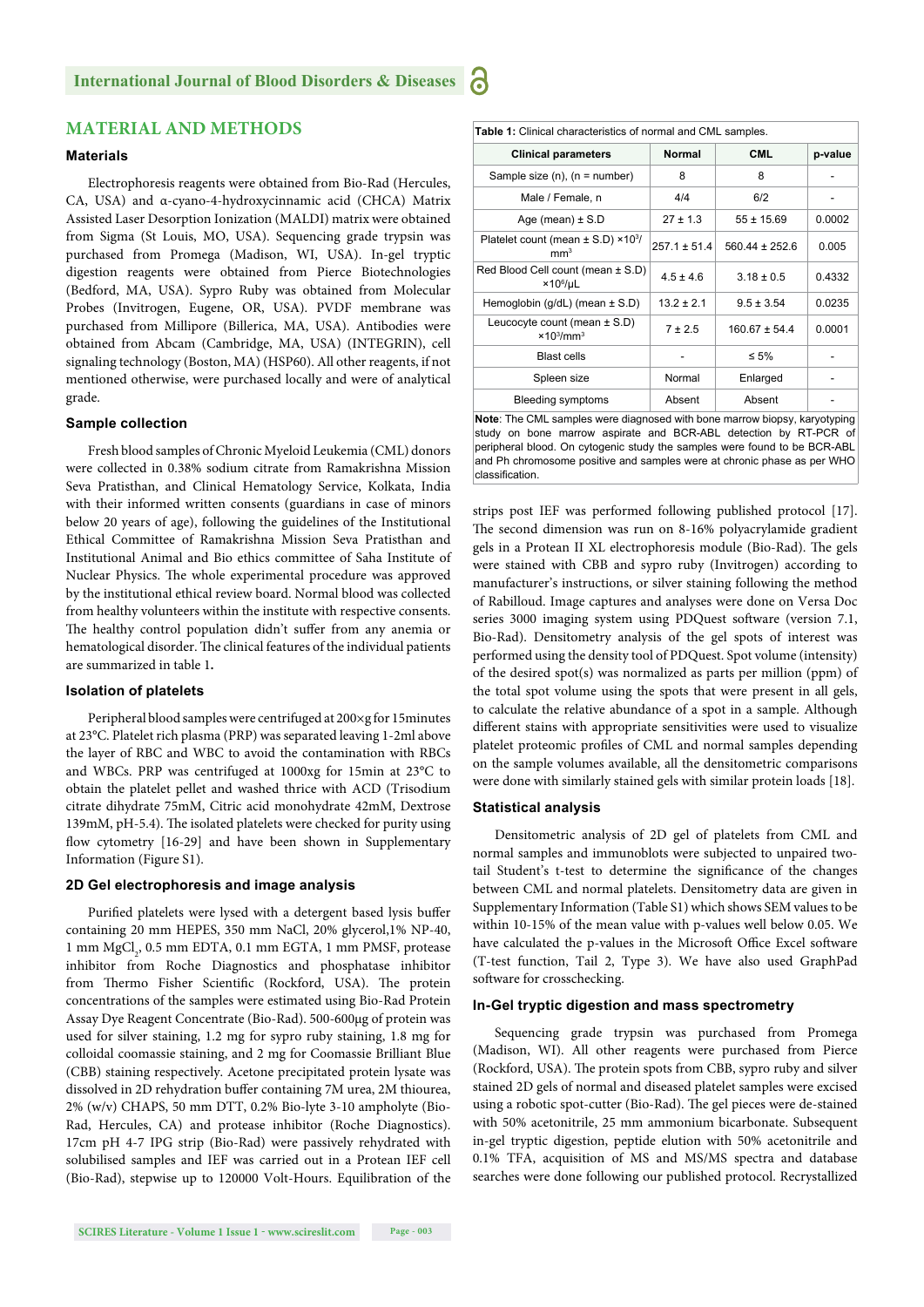CHCA (Sigma) was used as matrix. MS of the digested peptides was done in positive reflector mode in a MALDI-TOF/TOF tandem mass spectrometer (ABSciex, AB 4700). Autotryptic and common keratin peaks were validated and subsequently excluded from MS/MS analysis. Twelve most intense peptides from each spot were subjected to MS/MS analysis. Peak lists were prepared from MS and MS/MS data using GPS explorer V3.6 (ABSciex) software and noise reduction and de-isotoping were performed using default settings. Resulting PMF and MS/MS data were searched against human 6 MSDB and Swiss-Prot databases using in-house MASCOT V2.1 (Matrix Science, UK) server and MOWSE score (with  $p < 0.05$ ) was considered to determine significant hits. For homologous proteins having similar MOWSE scores, preference was given to the protein with best match between theoretical and experimental molecular weight and pI. All MS experiments were repeated at least thrice, with spots excised from three separate gels. The database search parameters included one missed cleavage, error tolerance of  $\pm$  100 ppm for PMF and  $±$  1.2 Da for MS/MS ion search and variable modifications like carbamidomethyl cysteine, methionine oxidation, and N-terminal Acetylation [18]. The peak lists prepared from MS and MS/MS data have been given in Supplementary Information.

#### **Immunoblotting**

Platelet protein samples (30 μg) were re-suspended in 30 μl SDS-PAGE buffer (2% mercaptoethanol (v/v), 1% SDS, 12% glycerol, 50 mM Tris-HCl with a trace amount of bromophenol blue and were heated at 95° C for 5 min, cooled and loaded directly onto 12% gel. 1D-SDS-PAGE was performed in a Mini Protean III-cell (Bio-Rad) using Tris-glycine with 0.1% SDS, following manufacturer's instructions. Proteins separated on gel were blotted onto PVDF membranes and subsequently blocked with Tris buffer-saline (TBS), 5% non fat dry milk for 2h at room temperature. Primary antibodies HSP60 (Cell Signaling Technology), and integrin α2bβ3 (Abcam) were diluted in TBS/0.1% Tween (TBST) following manufacturer's protocol. Anti-rabbit or anti-mouse HRP-conjugated IgGs were used as secondary antibodies (Abcam). Membranes were washed with TBST and detected by ECL (Pierce) with either the Versa Doc imager or on X-ray film after development. Due to absence of proper loading control whole blots were stained with Ponceau S to ensure equal protein loads in different lanes for different samples.

#### **RESULTS**

#### **Differential proteomic profiling of platelets between normal and CML**

A total of 8 normal and 8 CML samples were examined for a comparative proteomic profiling of platelets proteins. CML samples were obtained right at the time of first diagnosis with no history of transfusion. The representative 2D gel profiles of platelets from normal and CML samples have been shown in the figure 1A, 1B. The mass spectrometric details of the differential proteins are summarized in table 2. The densitometric data of the 2D gels from normal and CML samples along with their p-value and standard error of mean have been provided in Supplementary table S1. On careful densitometric analysis the expression levels of six proteins have been found to be significantly altered in CML samples when compared to the normal. This includes elevated levels of enzymatic proteins such as glutathione-s-transferase (GST) and L-lactate dehydrogenase (LDH), calcium binding protein calreticulin, regulatory protein14-3-3 zeta polypeptide (14-3-3 ζ), integrin α2bβ3 (INTEGRIN) and heat shock protein 60 (HSP60). The differences between the levels of all proteins were tested for statistical significance employing unpaired two-tailed *t*-test and significant differences ( $p \le 0.05$ ) have been considered. The representative histogram plots of relative spot densities of commonly altered platelet proteins between CML and normal samples are provided in figure 1C.

#### **Validation by immunoblotting**

The results obtained from densitometric analysis were validated using immunoblotting. The amounts of differentially regulated proteins in platelets were quantitated from a set of 3 normal and 5 CML samples using immunoblotting. Immunoblot along with the whole blot stained with Ponceau S as loading control has been presented in figure 2A and figure 2B. Representative Histogram plot and relative band intensities of 2 altered proteins have been presented in figure 2C. All data were subjected to unpaired two-tail students' t-test. The results obtained from densitometry analysis are clearly supported by the immunoblot experiments showing upregulation of HSP60 and INTEGRIN. The densitometry data of the immunoblots have been provided in Supplementary table S2.

#### **DISCUSSIONS**

We have observed significant alterations in the expression of six platelet proteins in CML. GST comprises of a family of enzymes in human which catalyzes the conjugation of reduced glutathione with various hydrophobic substrates. Platelets contain anionic GST that plays a role in detoxification reaction. GST in platelets is also essential for the lipooxygenase activity that ultimately leads to the formation of leukotriene 4 [19]. Thus elevated level of GST in CML platelets signifies the presence of greater amounts of reduced GSH in these samples and production of leukotriene that controls the platelet aggregation in CML patients.

Calreticulin is calcium binding multifunctional protein present on platelet surface. It is a 46kDa chaperone protein consisting of structurally and functionally distinct domains expressing high and

| <b>Table 2:</b> Identification of differentially regulated proteins by MALDI ToF/ToF mass spectrometry. |                     |                     |            |                     |                              |                               |                                                            |  |  |
|---------------------------------------------------------------------------------------------------------|---------------------|---------------------|------------|---------------------|------------------------------|-------------------------------|------------------------------------------------------------|--|--|
| Spot NO.                                                                                                | Protein name        | <b>Accession ID</b> | Mr/ pl     | <b>Mascot score</b> | Sequence coverage<br>$(\% )$ | <b>Ms/Ms Peaks</b><br>matched | Fold change of<br>platelet proteins from<br>normal and CML |  |  |
|                                                                                                         | <b>GST</b>          | P09211              | 23.2/5.42  | 207                 | 60                           | 3                             | $+2.0$                                                     |  |  |
| 2                                                                                                       | <b>CALRETICULIN</b> | P27797              | 24.3/4.45  | 146                 | 16                           | 2                             | $+2.30$                                                    |  |  |
| 3                                                                                                       | LDH                 | P07864              | 36.5/5.72  | 112                 | 66                           | 6                             | $+1.74$                                                    |  |  |
| 4                                                                                                       | HSP60               | P <sub>10809</sub>  | 60.9/5.70  | 135                 | 36                           | 4                             | $+1.97$                                                    |  |  |
| 5                                                                                                       | 14-3-3 $\zeta$      | P31946              | 26.1/4.99  | 150                 | 50                           | 4                             | $+2.66$                                                    |  |  |
| 6                                                                                                       | <b>INTEGRIN</b>     | B3DIZ6              | 113.3/5.21 | 565                 | 37                           | 9                             | $+1.95$                                                    |  |  |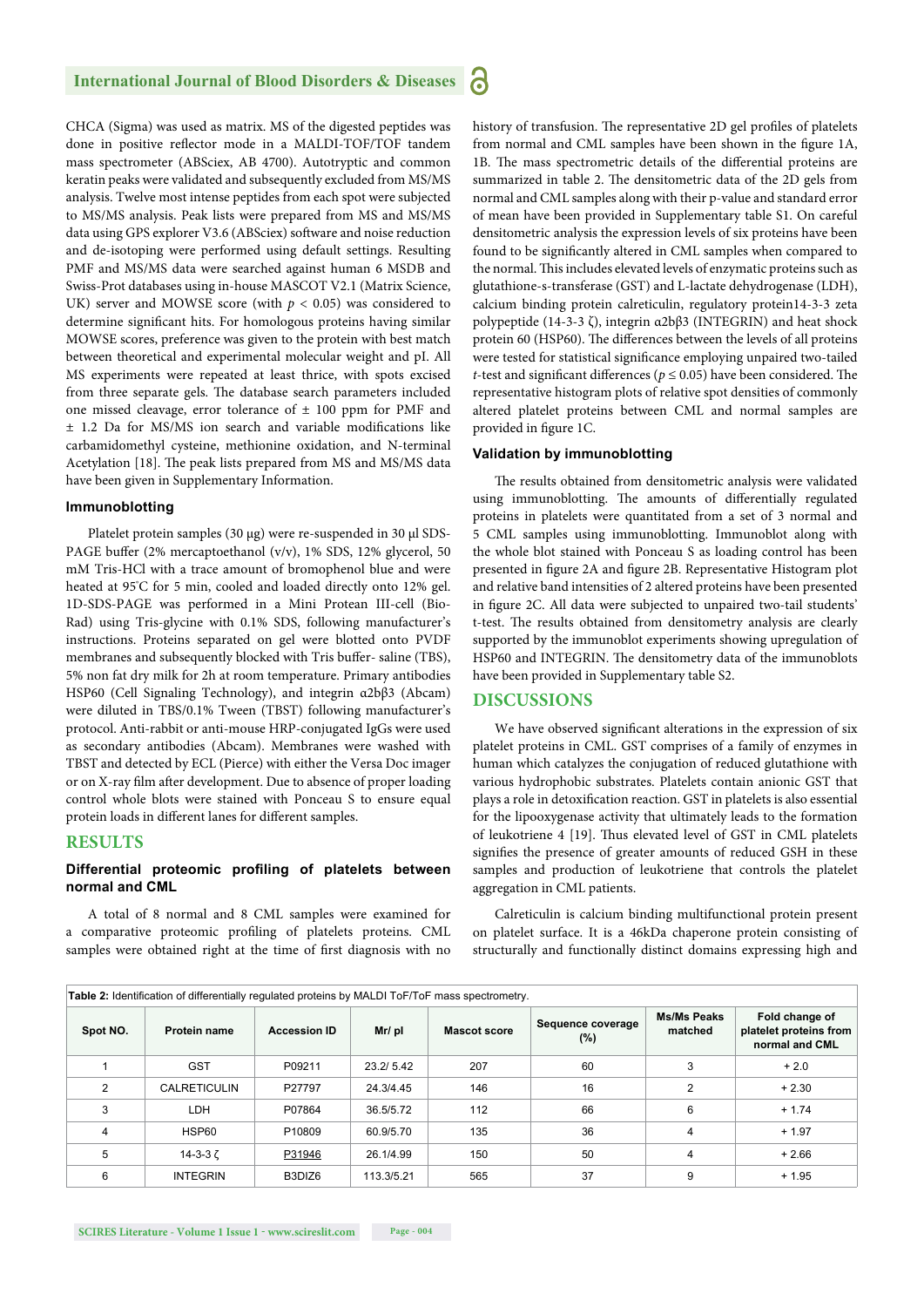

HSP60

and CML patients in the immunoblot experiments.

A

HSP60

**INTEGRIN** 

 $\mathbf{C}$ 

CMI

 $\overline{2}$ 

 $\mathbf{1}$ 

 $\overline{3}$  $\overline{4}$ 5  $\overline{1}$ 

> $18$ 1.6 1.4

> 0.6  $0.4$  $0.2$

**RELATIVE ABUNDANCE**  $1.2$  $\overline{\phantom{a}}$  $0.8$ 

of INTEGRIN and also involved in cell migration and adhesion. Upregulation of platelet calreticulin is involved in enhancing the disulfide bond rearrangements of INTEGRIN during elevated levels of cellular Ca<sup>2+</sup> and subsequent activation of the platelets [20-22]. It has also been reported that calreticulin on platelet surface also

**Figure 2:** Shows representative (A) immunoblots of HSP60 and INTEGRIN of 5 CML vs 3 normal samples. Panel (B) represents Ponceau S stained whole PVDF membrane used as loading control. Panel (C) shows the representative histogram plot of relative abundances of the differentially altered proteins with standard error mean evaluated from the immunoblots of normal individuals

**NAME OF PROTEIN** 

**INTEGRIN** 

heterodimeric adaptor protein that takes part in signaling pathways of numerous biological responses. 14-3-3 are implicated in the initial steps of the signaling pathways that regulate physiological and pathological events such as development, homeostasis, thrombosis, and the progression of arteriosclerosis, dependent upon INTEGRINinduced cell motility, spreading, and migration. It has been reported that interaction between GST and 14-3-3 ζ creates a binding site for GPIbα which further regulates INTEGRIN activation and INTEGRIN dependent spreading and cytoskeletal reorganizations [27,28]. Upregulation of 14-3-3 ζ takes place in response to other elevated proteins responsible for activation and plays an essential role in regulating signaling and cytoskeletal reorganization following activation of platelets in CML samples.

INTEGRIN plays an important role in platelet aggregation and hence hemostasis, thrombosis and formation of a hypercoagulable state [29]. This depends on the transition state of INTEGRIN from resting to an activated state which is regulated by the binding of various ligands to its cytoplasmic tails. Alteration of INTEGRIN conformation triggers signaling events and binds fibrinogen and creating platelet plug and more platelet activation [20,30]. INTEGRIN level is also found to be elevated supporting upregulation of other associated proteins leading to platelet activation and ligand binding creating thrombohaemorrhagic complications in CML cases found at the time of diagnosis.

In conclusion, the present work reports the first proteomics study of platelets from CML patients at diagnosis to identify the factors those might be responsible for platelet activation in CML and involved in the pathophysiology and presentation of the disease. On one hand, upregulation of GST, calreticulin and LDH stands for enhanced platelet activation and hence the metabolic activities, on the other hand, increased levels of 14-3-3 ζ and INTEGRIN clearly support such activation and cytoskeletal rearrangements. HSP60 play their roles on being translocated to platelet surface following activation and acting as markers for senescent platelets. Taken together, the present study highlights alteration in certain proteins those could play important role in thrombohaemorrhagic complications of CML patients and could be identified at the time of diagnosis. We have not observed any significant changes in the expression of those proteins

differentially regulated : (1)-GST, (2)-Calreticulin, (3)-LDH, (4)-HSP60 (5)-14- 3-3 ζ, and (6)-INTEGRIN. Panel (C) shows the representative histogram plots of relative densities of altered proteins with standard error of mean evaluated from 2D gels of platelet proteins from normal individuals and CML patients.

**NORMAL** 

 $2<sup>3</sup>$ 

**WESTERN BLOT ANALYSIS** 

B PONCEAU S LOADING CONTROL

CML



interacts with collagen receptors and modulates platelet collagen interaction [21]. Thus, the rise of calreticulin in platelets along with INTEGRIN in CML indicates towards its regulatory role in platelet activation that might lead to thrombohaemorrhagic complications.

Elevated levels of Lactate Dehydrogenase (LDH) indicate high platelet metabolism, activation which is also supported by the higher levels of GST and calreticulin, and presence of platelet lesion in CML [23]. Platelets contain a narrow distribution pattern for LDH isoenzymes with LDH 3 being the most prevalent one [24].

HSP60 has also been found to be upregulated from the densitometric data and validated from immunoblotting experiments. It has been reported to be present in the mitochondrial plasma membrane and functions diversely in secretion of proteins and their translocation through the plasma membrane. HSP60 is expressed at the membrane surface of platelets undergoing senescence and help in the clearance of platelets by phagocytes. Thus an increased level of expression of HSP60 indicates activation followed by senescence of platelets in CML [25,26].

The 14-3-3 protein family consists of ubiquitous homo or

**International Journal of Blood Disorders & Diseases**

ධ